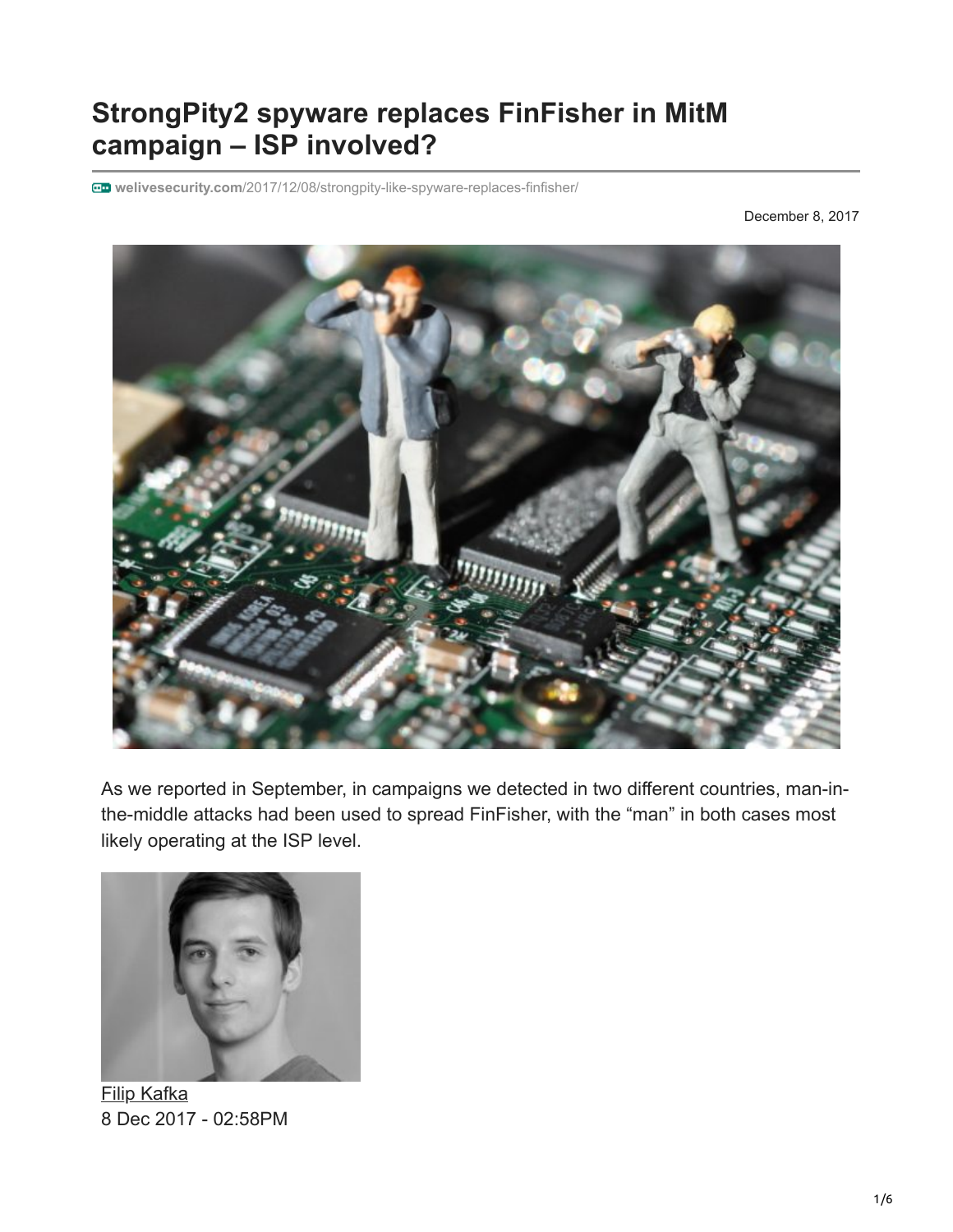As we reported in September, in campaigns we detected in two different countries, man-inthe-middle attacks had been used to spread FinFisher, with the "man" in both cases most likely operating at the ISP level.

Continuing our research into FinFisher – the infamous spyware known also as FinSpy and sold to governments and their agencies worldwide – we noticed that the FinFisher malware [in our previously-documented campaign, which had strong indicators of internet service](https://www.welivesecurity.com/2017/09/21/new-finfisher-surveillance-campaigns/) provider (ISP) involvement, had been replaced by different spyware. Detected by ESET as Win32/StrongPity2, this spyware notably resembles one that was attributed to the group called StrongPity. As well as detecting and blocking this threat, all ESET products – including the free [ESET Online Scanner](https://www.eset.com/int/home/online-scanner/) – thoroughly clean systems compromised by StrongPity2.

As we reported in September, in campaigns we detected in two different countries, Man-inthe-Middle (MitM) attacks had been used to spread FinFisher, with the "man" in both cases most likely operating at the ISP level. According to our telemetry, those campaigns were terminated on 21 September 2017 – the very day we published our research.

On 8 October 2017, the same campaign resurfaced in one of those two countries, using the same (and very uncommon) structure of HTTP redirects to achieve "on-the-fly" browser redirection, only this time distributing Win32/StrongPity2 instead of FinFisher. We analyzed the new spyware and immediately noticed several similarities to malware allegedly operated by the StrongPity group in the past.

The first similarity is the attack scenario – users trying to download a software installation package were being redirected to a fake website serving a trojanized version of the expected installation package. The **StrongPity group was observed performing such** watering hole attacks in the summer of 2016, targeting mostly Italian and Belgian users of encryption software.

During our research, we found several different software packages trojanized with Win32/StrongPity2:

- CCleaner v 5.34
- Driver Booster
- The Opera Browser
- Skype
- The VLC Media Player v2.2.6 (32bit)
- WinRAR 5.50

Since the beginning of the campaign, our systems have recorded more than one hundred detections of this malware.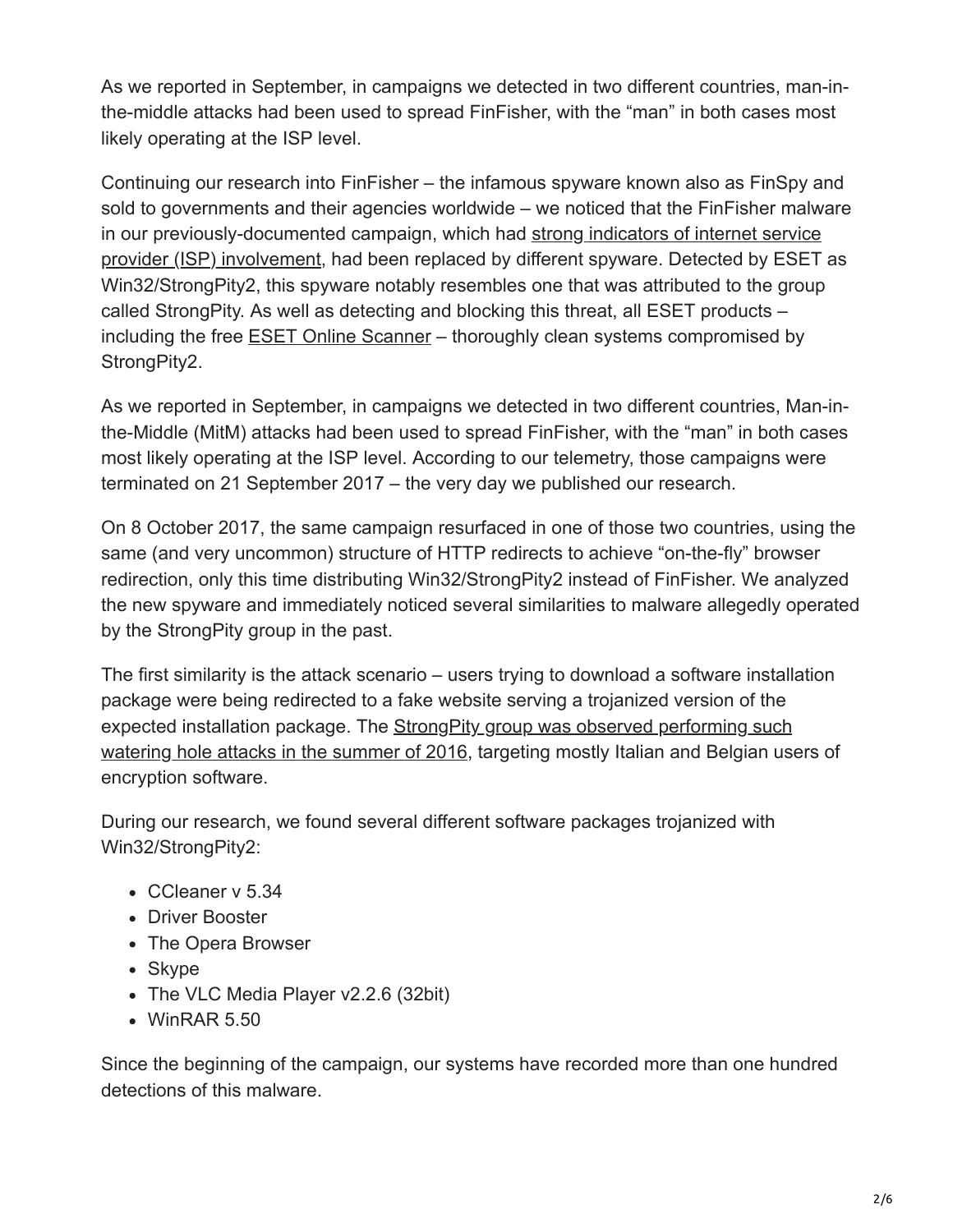We found a number of other similarities between StrongPity-operated malware, and the way in which Win32/StrongPity2 is implemented:

- Some parts of the code are exactly the same
- The (not exactly common) structures of their configuration files share some notable similarities, as shown in Figure 1:



Figure 1: Configuration file samples (top: StrongPity, bottom: StrongPity2)

- Both use the same obfuscation algorithm (a very uncommon Byte  $^{\wedge}$  = ((Byte & 0xF0)  $>> 4$
- Both use the same (quite old) libcurl version 7.45
- Both exfiltrate files in the same way (the main payload handles exfiltration of files previously collected and saved by a dedicated module)

Speaking of stealing data, Win32/StrongPity2 has several file types with the following extensions in its crosshairs:

- .ppt
- .pptx
- .xls
- .xlsx
- .txt
- .doc
- .docx
- .pdf
- .rtf

While searching for these files, it avoids the following folders:

- %Windows%
- %Windows.old%
- %AppData%
- %Program Files%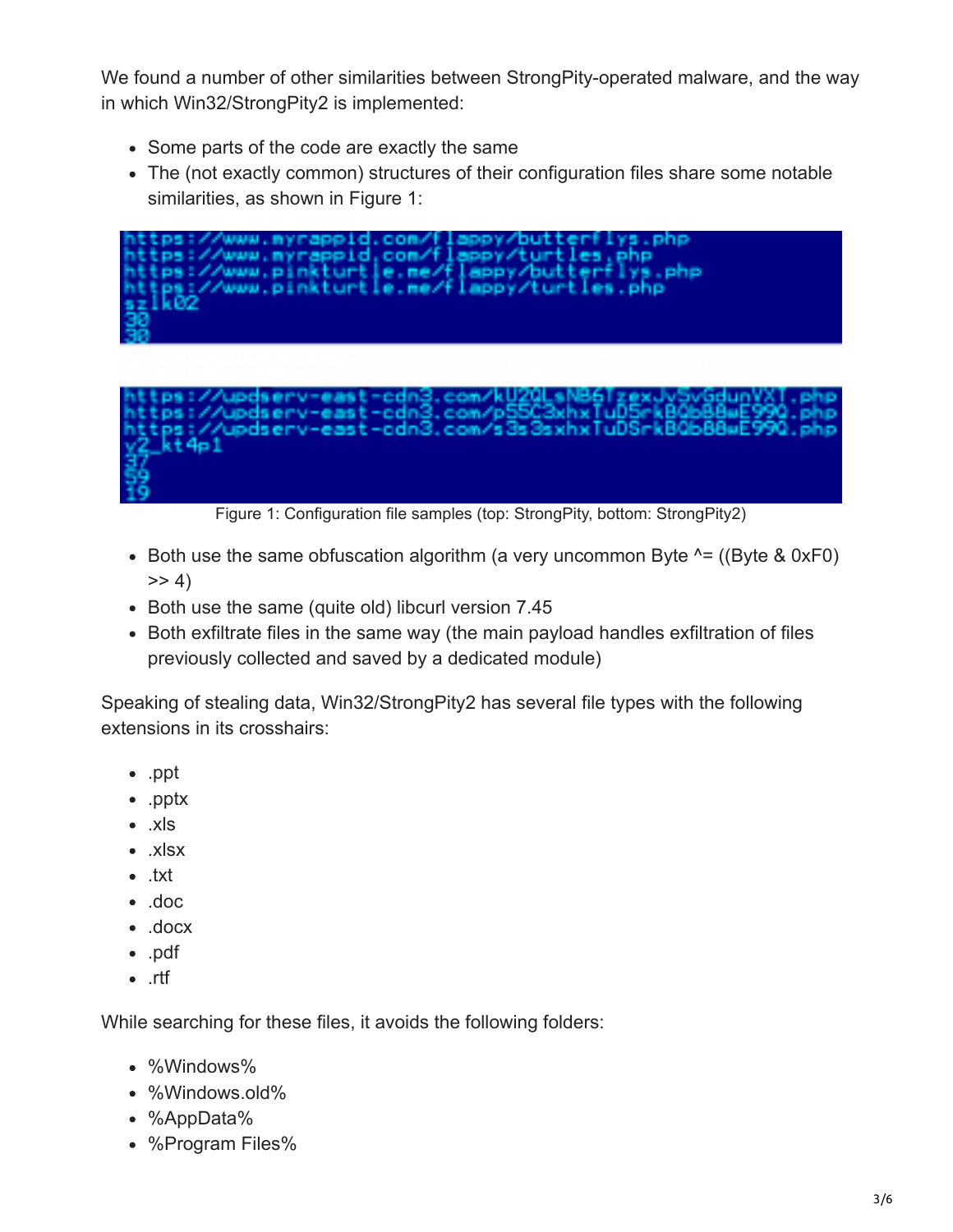- %Program Files (x86)%
- %ProgramData%

In addition to data exfiltration, Win32/StrongPity2 is able to download and execute virtually any other (malicious) software of the attacker's choice, with the privileges held by the compromised account.

# **How to check your system for compromise, how to clean it and how to stay protected**

To determine whether a system is infected with Win32/StrongPity2, the system can be scanned using the free ESET Online Scanner. If Win32/StrongPity2 is detected this tool is able to remove it.

It is also possible to check the system manually by verifying the existence of the folder %temp%\lang be29c9f3-83we, which the malware creates to stores its components, with the file wmpsvn32.exe being the main one. Another easy-to-check indicator of compromise is the presence of Registry string value located in the path

HKCU\Software\Microsoft\Windows\CurrentVersion\Run, named Help Manager with the string

%temp%\lang\_be29c9f3-83we\wmpsvn32.exe in its data field:

| <b>Bagicty Editor</b>                                                   |                                   |                                        | ×<br>═                                                                                                                          |
|-------------------------------------------------------------------------|-----------------------------------|----------------------------------------|---------------------------------------------------------------------------------------------------------------------------------|
| Sta. 140 View, Parenter, Hale,                                          |                                   |                                        |                                                                                                                                 |
| Computer HIEV, DJRRPNT, USR Schweizlichkeiterführtebenörüngen dess Aus- |                                   |                                        |                                                                                                                                 |
| <b>BUT ANY</b>                                                          | <b>P. L. Steven</b>               | <b>Post</b>                            | <b>Calle</b>                                                                                                                    |
| all and continued and a char-                                           | <b>Colorado</b>                   | <b>REAL OF</b>                         | <b>Industrial ART</b>                                                                                                           |
| <b>David programs</b><br>li d<br><b>Part of the State</b><br>Tu d       | <b>Automobile</b><br>Al Inch      | <b>British Mi</b>                      |                                                                                                                                 |
| <b>Fig. Londing Miles</b>                                               | Chapt Low                         | Mid. G.<br><b><i><u>ATA 12</u></i></b> | Columbus and ideplacing Part<br>Unertainmaker/FilippOntialistich Daught Ja.,                                                    |
| <b>Policy</b><br><b>TELESCO</b><br>For the parties affiliated           | a ter                             | <b>ALL SET</b>                         | The exposure has a bill the basic and                                                                                           |
| <b>Call Ave.</b><br>Page 1                                              | and the company of the company of | <b>RASE</b><br><b>AND AT</b>           | <b>Car Industrial Product</b><br><b>COMMERCIAL CONTRACT</b><br>The internal company manually changed and has all company at the |
| <b><i><u>Suppliers</u></i></b>                                          |                                   | т.<br>相当に                              | 1999.<br>"himsels" have been to the ther's report Lines"                                                                        |
| <b>CONTRACTOR</b><br><b>Council</b>                                     | 52                                |                                        |                                                                                                                                 |
| ł.                                                                      | Ş.                                |                                        |                                                                                                                                 |

Figure 2: Registry entry used by the malware to gain persistence

Manual clean-up of an infected system includes the following steps:

- 1. Killing the main component's process, wmpsvn32.exe
- 2. Deleting the folder %temp%\lang be29c9f3-83we and all its contents
- 3. Deleting the 'Help Manager' value in the above-mentioned Registry entry

It is important to note that for real-time, continuous protection we recommend using a reputable multi-layered internet security suite.

#### **Special thanks to Ivan Besina for his help with the research for this article.**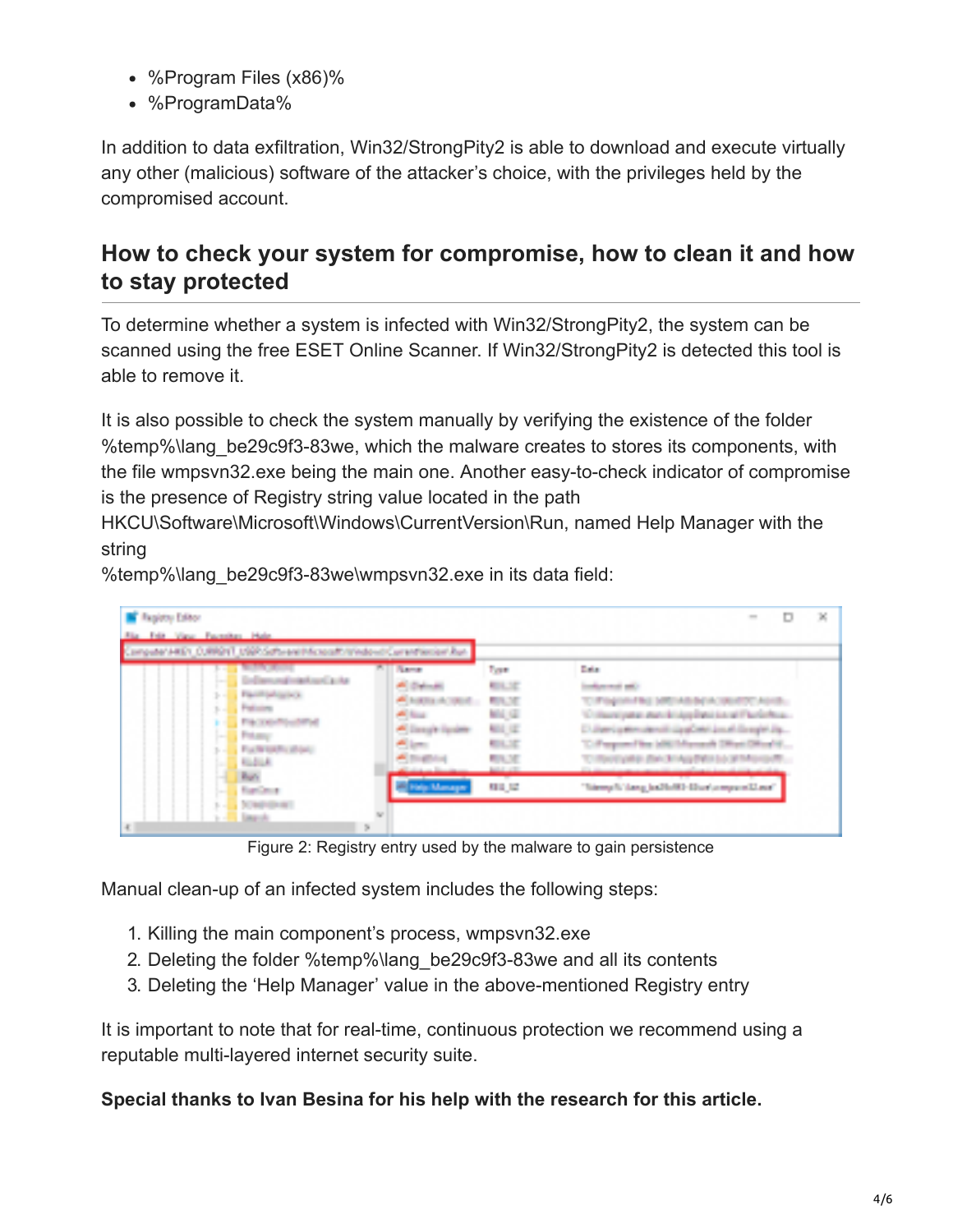## **IoCs**

#### **Hashes of analyzed samples:**

4ad3ecc01d3aa73b97f53e317e3441244cf60cbd 8b33b11991e1e94b7a1b03d6fb20541c012be0e3 49c2bcae30a537454ad0b9344b38a04a0465a0b5 e17b5e71d26b2518871c73e8b1459e85fb922814 76fc68607a608018277afa74ee09d5053623ff36 87a38a8c357f549b695541d603de30073035043d 9f2d9d2131eff6220abaf97e2acd1bbb5c66f4e0 f8009ef802a28c2e21bce76b31094ed4a16e70d6 a0437a2c8c50b8748ca3344c38bc80279779add7

#### **Domain serving the software packages trojanized by Win32/StrongPity2**

hxxps://downloading.internetdownloading.co

#### **URLs used to exfiltrate stolen data**

hxxps://updserv-east-cdn3.com/s3s3sxhxTuDSrkBQb88wE99Q.php

hxxps://updserv-east-cdn3.com/kU2QLsNB6TzexJv5vGdunVXT.php

hxxps://updserv-east-cdn3.com/p55C3xhxTuD5rkBQbB8wE99Q.php

### **Folder created by the malware to store its components**

%temp%\lang\_be29c9f3-83we

8 Dec 2017 - 02:58PM